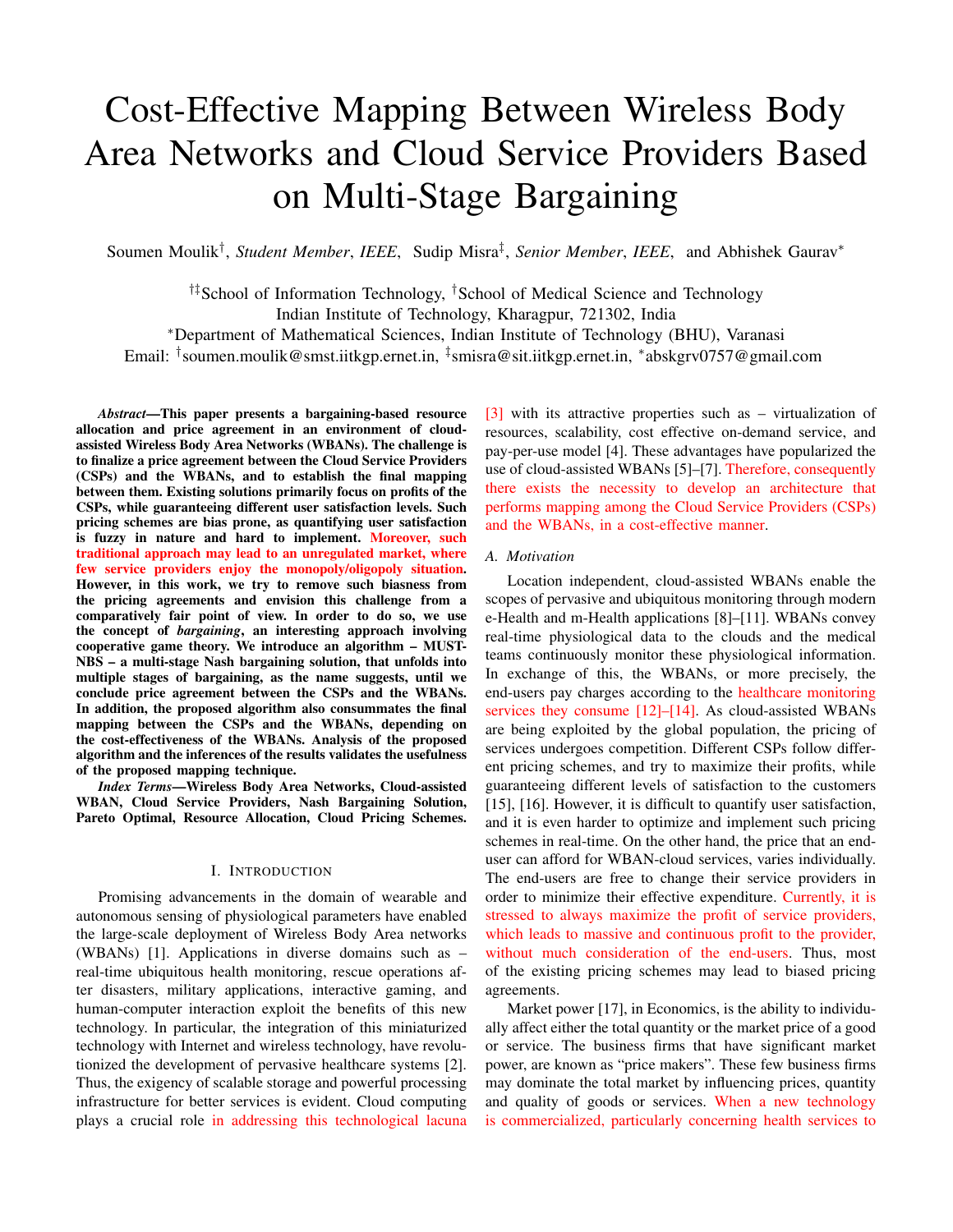under-privileged people in developing nations, it is unexpected that the service providers engage themselves in profit-based competition to achieve monopoly in the market, and set unaffordable, unjustifiable service charges, which are higher than those motivated by costs. Again, in case of oligopoly, multiple existing service provider may collude with one another to form a monopoly, in order to influence the market [18], [19]. Thus, proper regulation in market is necessary in order to explore new dimensions through which governments may interfere with industrial activities for the benefits of the society [20]. Even improper price capping as a tool for market regulation for the monopolists and prohibiting cooperation between competitors sometimes may result into harmful outcomes for the soceity<sup>1</sup>. Most of the existing pricing schemes directly or indirectly try to maximize the profit of these "price makers", which may lead to unfair pricing agreements. Thus, there is a need to manage the price agreement problem between the service providers and the customers from a different point of view. In this paper, we employ a price capping and negotiation algorithm that repeatedly iterates in order to regulate the price per unit resource, until an agreement is established between a WBAN and a CSP.

In the context of cloud-assisted WBANs, the proposed algorithm – *Multi-Stage Nash Bargaining Solution* (*MUST-NBS*) – executes repetitive bargaining between all possible combinations of WBAN-CSP pairing and furthermore maps a WBAN with a CSP depending on the cost-effectiveness of the WBANs.

#### *B. Contribution*

The specific *contributions* of this work are as follows:

- We conceptualize a unit that computes price utility of WBANs and CSPs associated with the unit, in order to execute a participatory multi-stage bargaining process.
- We envision the necessity of price capping and iterative negotiation to control unjustifiable price hikes.
- Goodput and throughput of a particular WBAN are considered in its utility function design during resource allocation among the WBANs.
- This work also considers the ranking of CSPs and the physiological severity of each WBAN while computing final price agreement between the two agents – the CSPs and the WBANs.

#### *C. Paper Organization*

The remainder of the paper is organized as follows. In Section II, we briefly describe the existing literature that covers studies relating to cloud pricing and the integration of WBANs and cloud. In Section III, we propose the architecture that has been used in this work and briefly describe the individual components of the architecture. Section IV summarizes the proposed MUST-NBS algorithm and its solution along with the final mapping decision. In Section V, we provide analytical results in support of our work. Section VI concludes this work, while citing different areas in which the proposed work can be extended in the future.

# II. RELATED WORKS

Cloud-assisted healthcare has recently been a major research concern, as it supports real-time and ubiquitous health monitoring, which is extremely beneficial in case of postoperative care or in any mission-critical applications [5]– [7]. Thus, deciding optimal pricing scheme in CSPs demand significant involvement, which helps the cloud computing technology to flourish in the existing IT market [21], [22].

Popular cloud service platforms such as Amazon Web Services, Google App Engine, and Windows Azure follow pay-per-use model, which is the most common model in cloud computing [22]. The main disadvantage of this model is the full authority of the CSPs to set a static and constant price per unit resource. In a monopolistic market condition, this model may behave unfairly with the customers. Among other theoretical works on pricing, [23]–[25] are significant. Auction-based pricing schemes were proposed by Teng et al. [23] and Mihailescu et al. [24]. Xu et al. [25] proposed a method based on revenue management framework, in order to maximize the revenues of the CSPs, with the presence of stochastic demand and perishable resources.

Also in an oligopolistic condition, the CSPs cannot scale up or down the price depending on the varying demand. In subscription-based models, the customers may overpay or underpay for the resources [22]. Among other theoretical studies, Feng et al. [16] proposed a game theoretic study that considers an oligopoly market of several CSPs as a noncooperative competition with a goal of optimizing the prices for each CSP. Kantere et al. [15] proposed a method that considers the correlation of cache structures (such as table columns, and indexes) and maximizes cloud profit in a resource-economic way, while guaranteeing some fixed user satisfaction. Another interesting work by Pal et al. [26] formulated the price and QoS games, which are non-cooperative in nature, between multiple CSPs, in order to set optimal prices and QoS levels for customers. In addition, the authors also addressed optimal resource provisioning problem that minimizes the wastage of resources and guarantees customers' QoS satisfaction levels.

The approach of cooperative bargaining was also explored in the past [27]–[31]. Park et al. [27] presented two bargaining solutions – Nash bargaining solution (NBS) and Kalai-Smorodinsky bargaining solution (KSBS), in order to optimally allocate the bandwidth among multiple collaborative agents. Shrimali et al. [28] proposed a technique where internet service providers efficiently apply NBS to optimize social cost function. Cooperative resource bargaining among mobile virtual network operators (MVNOs) was proposed by Hew et al. [29]. The problem of optimal flow control in delay constrained traffic with the help of NBS was addressed by Mazumdar et al. [30]. Cao et al. [31] proposed a bargaining theory-based solution in order to allocate relay power in

<sup>&</sup>lt;sup>1</sup>JEAN TIROLE: MARKET POWER AND REGULATION, Scientific Background on the Sveriges Riksbank Prize in Economic Sciences in Memory of Alfred Nobel 2014, compiled by the Economic Sciences Prize Committee of the Royal Swedish Academy of Sciences, 13th October, 2013.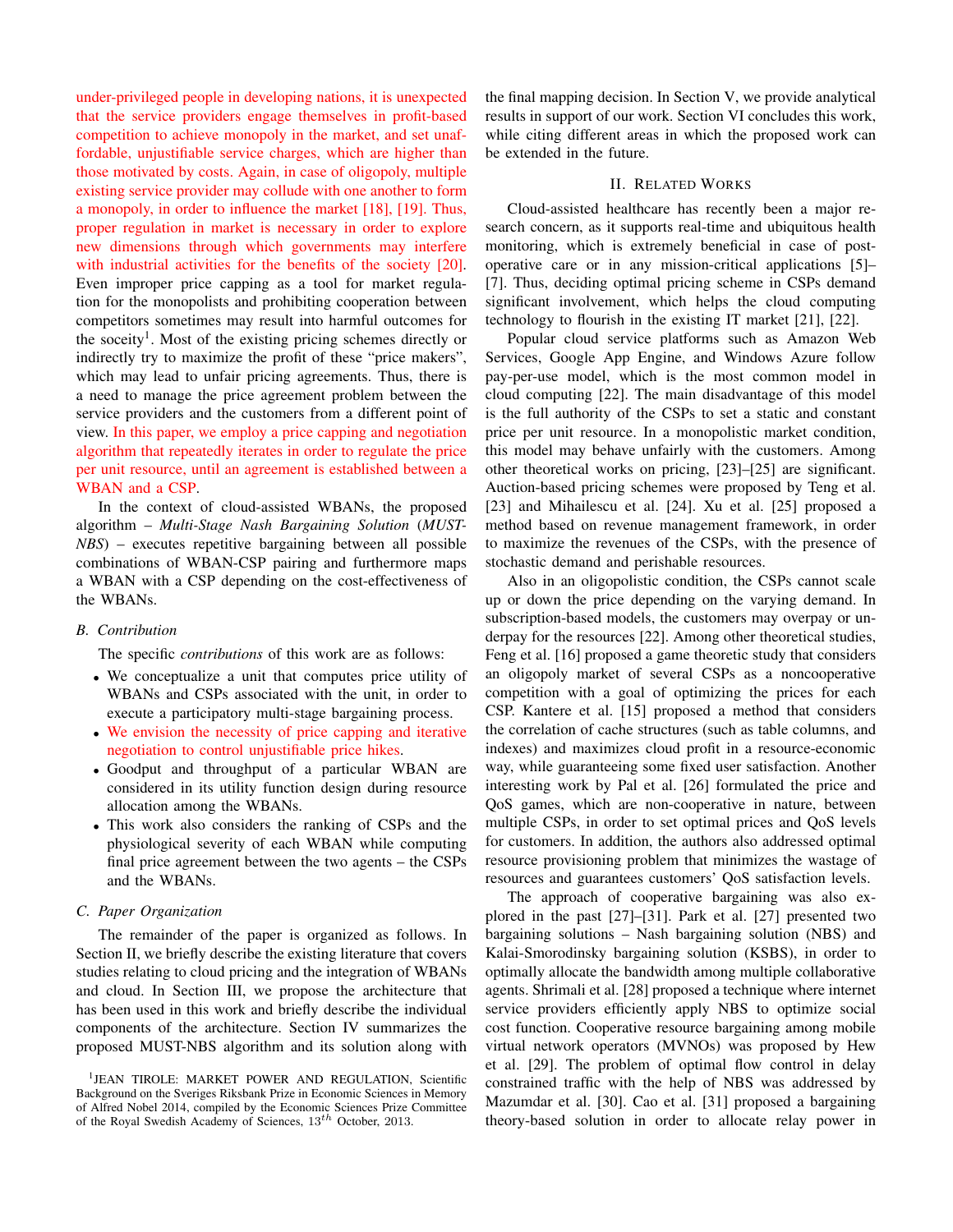a multi-user single-relay wireless network. MUST-NBS, the proposed bargaining solution, on the contrary, is an extension of general NBS, and it is capable of managing a thorough bargaining process between two agents until they converge to an agreement.

*Synthesis*: In most cases, the goals of the CSPs seek to achieve profit and sales targets, which sometimes may cause user dissatisfaction [32]. Moreover, in emergency health monitoring situations, or in case of mission critical scenarios, the customers should get sufficient attention, which creates a lacuna in the above-mentioned existing studies. In addition, practical implementation of these studies are not easy. Thus, we envision a simple but effective approach, which we follow in day-to-day life. When we desire to buy a product from any shop, knowingly or unknowingly, whenever possible, we engage ourselves in a bargaining process with the shopkeeper. In general, the shopkeeper's initial price bid, at which he/she wants to sell the product is high. On the other hand, the customer wants to buy the product with much less payment than the shopkeeper's bid. Eventually they form a bargaining scenario, where the shopkeeper slowly decreases his/her price bid, and the customer increases his/her price bid, until both the parties achieve an agreement. We apply this concept in the proposed algorithm for finalizing the price agreement among the CSPs and the WBANs, followed by a cost-effective mapping between them.

# III. ARCHITECTURE

In case of modern ubiquitous healthcare, the customers are equipped with cloud-assisted WBANs, for real-time monitoring of physiological parameters. WBANs consume resources (such as network bandwidth, and processing power at the cloud-end) and the customers pay charges set by the service providers, according to the resource usages. The problem we address in this work has two-fold objectives. Firstly, the proposed algorithm allocates resources to the WBANs, and secondly, it decides the final agreement between a CSP and a WBAN regarding the price per unit resource. We assume a system where the basic components –  $m$  WBANs and  $n$  clouds (or CSPs) are involved in communication. Apart from these entities, the proposed architecture consists of three primary units – the *Resource Management Unit* (RMU), *MUST-NBS*, and *Mapping Unit*, as illustrated in Figure 1. These three units act as the backbone of the proposed architecture, and are responsible for resource allocation, price negotiation, and WBAN-CSP mapping, in order to to get cost-effective cloud services. Brief descriptions of these elements are given as follows:

• *Resource Management Unit:* As the network resources are limited in amount, the WBANs participate in a cooperative game in order to achieve satisfactory amount of resources. They participate in a bargaining process by providing their minimum demands to the RMU. In order to allocate resources to all the WBANs, the RMU computes utility based on the minimum demands and other parameters of each WBAN, and applies NBS, as



Fig. 1: WBAN-Cloud Architecture

described in Section IV.

- *MUST-NBS*: It is the unit that executes the proposed algorithm, named as the *Multi-Stage Bargaining Solution*. The CSPs place their maximum price bid points, per unit resource, at which they want to sell the resource. Similarly, the WBANs also place to the MUST-NBS unit their minimum price bids at which they want to buy the resource. MUST-NBS performs a repetitive bargaining process with multiple stages, in order to minimize the pricing difference between the CSPs and the WBANs. Eventually, this unit conveys the final price agreements of each CSP and WBAN to the Mapping Unit.
- *Mapping Unit:* Mapping Unit computes possible mappings among WBANs and Clouds. It also calculates the expected service cost of each possible WBAN-Cloud mapping, and finally chooses the optimal one for WBANs. In the proposed architecture, one CSP is capable of providing services to multiple WBANs.

We design the mathematical model in the next section according to the proposed architecture, in order to achieve a price agreement between the WBANs and the CSPs, followed by a cost-effective mapping between them.

# IV. ANALYTICAL MODEL

We formulate the problem of resource allocation among the WBANs, and price negotiation between the WBANs and the CSPs as bargaining games. In case of price negotiation, the use of bargaining methods among WBANs helps to achieve a joint agreement regarding their price bids placed against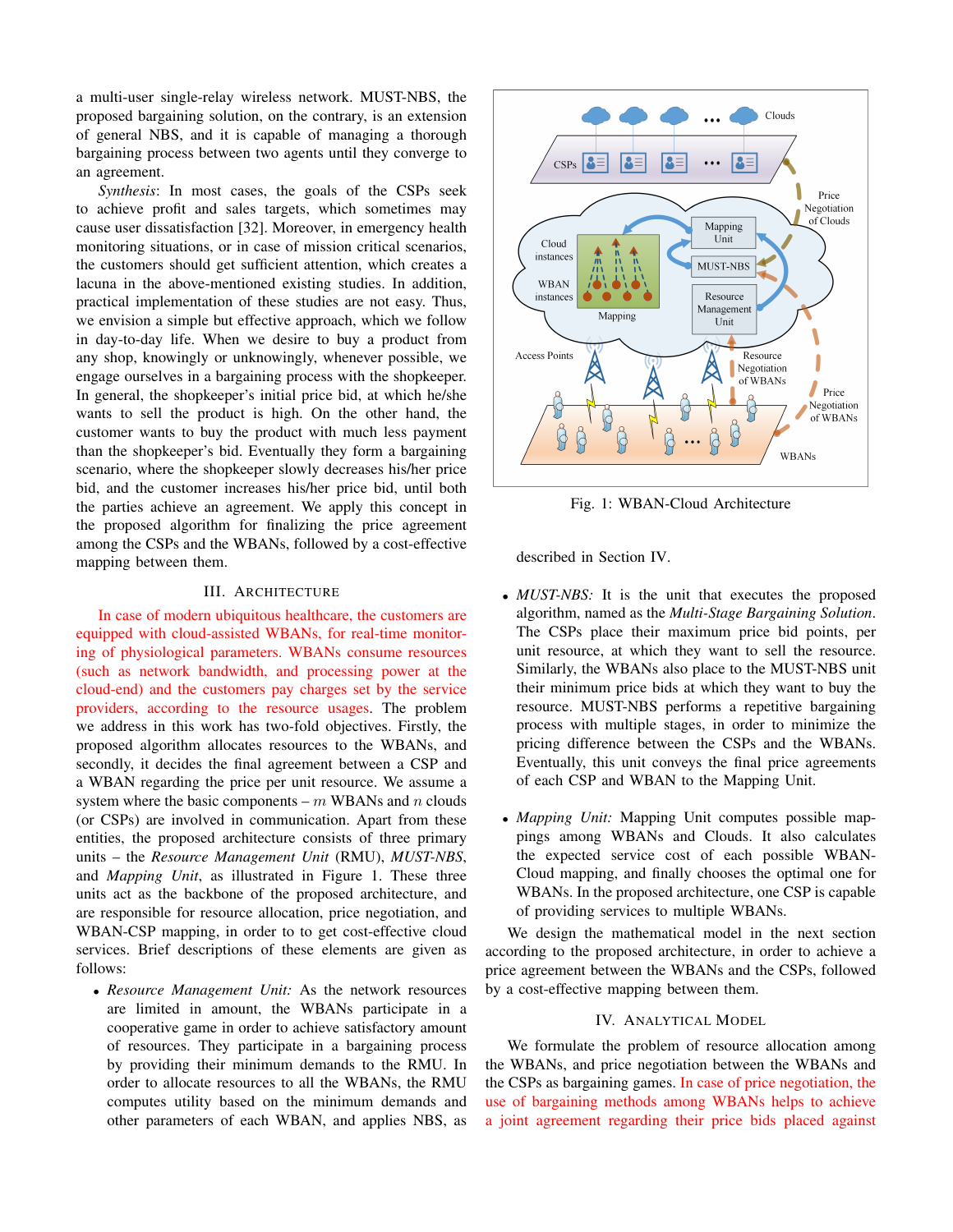per unit resource. It can be viewed as a regulatory principle. Avoiding such practice may lead to an unstable condition, where the price bids placed by one or many WBANs are unjust. We also apply price capping to limit the sum of price bids against per unit resource in a particular stage, and force the WBANs to place their price bids reasonably. In this work, the parameter *Criticality Index* (CI), justifies the reasonability of the price bids for each WBAN. Similarly, the CSPs must have to go through a nearly same bargaining procedure, having a price cap on their total sum of price bids. Price caps provide strong motivations to the monopolistic service providers to set their service charges reasonably. Price capping is an integral part of market regulation. Interesting works of Laffont and Tirole challenged the traditional aspects of market regulation, and presented the necessity to consider industry-specific conditions [33]–[35]. Thus, in the proposed work we consider the important attributes for both CSPs and the WBANs (such as – CI of the WBANs, ranking of the CSPs), different costs associated with data management among a pool of clouds, along with the bargaining and the price capping approach.

In case of resource allocation, the WBANs participate in a cooperative game with their minimum resource demands. The RMU receives the minimum resource demands from the WBANs, forms a bargaining problem, and allocates resources after solving the bargaining problem. Similarly, in case of price negotiation, the MUST-NBS unit manages the maximum and minimum price bids of the CSPs and the WBANs respectively. The unit executes the proposed algorithm in order to finalize price agreements and the mapping between the WBANs and the CSPs. We derive three different utility functions – *resource utility of the WBANs* to allocate resources among them, *price utility of the WBANs*, and *price utility of the CSPs*. A brief generalized description regarding a utility function is as follows.

The utility function of the  $i^{th}$  agent at time t is denoted by  $U_i(S_{i,t})$ , where  $i = 1, 2,..., m$ . Therefore, we get a closed set to represent all possible utilities of participating agents. Let it be denoted by S. The set S is known as the *joint utility set* or a *feasible utility set* [36].

$$
S = \{U_1(S_1), U_2(S_2), \dots, U_m(S_m)\} \in \mathbb{R}^n. \tag{1}
$$

Each agent has a minimum demand, below which it does not cooperate in the game. This point is termed as the  $disagreement$  point. The disagreement point for the  $i^{th}$  agent is denoted by  $S_{min}^i$ , where  $i = 1, 2,..., m$ . Furthermore, the set of disagreement points is defined as:

$$
S_{min} = \{S_{min}^1, S_{min}^2, ..., S_{min}^m\} \in \mathbb{R}^n.
$$
 (2)

Definition 1. *(Resource Utility of WBANs): The resource utility for the*  $i^{th}$  *WBAN at present time instant*  $(t + 1)$  *is defined as:*

$$
U_i(S_{i,t+1}) = \frac{G_{i,t}}{T_{i,t}}(S_{i,t+1} - S_{i,t+1}^{min})
$$
 (3)

#### TABLE I: Summary of Notations

| Notation           | Description                                                             |  |  |  |
|--------------------|-------------------------------------------------------------------------|--|--|--|
| $S_{i,t+1}$        | Allocated resource amount to $i^{th}$ WBAN at time<br>$(t + 1)$         |  |  |  |
| $S_{i,t+1}^{min}$  | Minimum resource demand by $i^{th}$ WBAN at time<br>$(t + 1)$           |  |  |  |
| $G_{i,t}$          | Network goodput associated with $i^{th}$ WBAN at time<br>$\overline{t}$ |  |  |  |
| $T_{i,t}$          | Network throughput associated with $i^{th}$ WBAN at<br>time $t$         |  |  |  |
| $U_i(S_{i,t+1})$   | Resource utility of $i^{th}$ WBAN at time $(t + 1)$                     |  |  |  |
| $C_{t+1}^s$        | Total available resource amount at time $(t + 1)$                       |  |  |  |
| $CP_{j,t+1}$       | Decided price per unit resource for $jth$ CSP at time<br>$(t + 1)$      |  |  |  |
| $CP^{max}_{j,t+1}$ | Maximum price bid by $j^{th}$ CSP at time $(t + 1)$                     |  |  |  |
| $U_j(CP_{j,t+1})$  | Price utility of $j^{th}$ CSP at time $(t + 1)$                         |  |  |  |
| $C_{t+1}^{cp}$     | Total price capping amount for the CSPs at time $(t+$<br>1)             |  |  |  |
| $WP_{i,t+1}$       | Decided price per unit resource for $i^{th}$ WBAN at<br>time $(t+1)$    |  |  |  |
| $WP^{min}_{i,t+1}$ | Minimum price bid by $i^{th}$ WBAN at time $(t + 1)$                    |  |  |  |
| $U_i(WP_{i,t+1})$  | Price utility of $i^{th}$ WBAN at time $(t + 1)$                        |  |  |  |
| $C_{t+1}^{wp}$     | Total price capping amount for the WBANs at time<br>$(t + 1)$           |  |  |  |
| $\alpha_{j,t}$     | Ranking of $j^{th}$ CSP at time t                                       |  |  |  |
| $\beta_{i,t}$      | Criticality index of $i^{th}$ WBAN at time $t$                          |  |  |  |
| $\Delta_{ij,t+1}$  | Total payable amount of $i^{th}$ WBAN to $j^{th}$ CSP                   |  |  |  |

 $S_{i,t+1}$  is the final allocation of resources to  $i^{th}$  WBAN at time  $(t + 1)$ , with the constraint given as

$$
\sum_{i=1}^{m} S_{i,t+1} = C_{t+1}^{s} \tag{4}
$$

where,  $C$  is the resource available for total  $m$  WBANs.

Definition 2. *(Price Utility of CSPs): The price utility for the*  $j<sup>th</sup>$  *CSP* at present time instant  $(t + 1)$  is defined as:

$$
U_j(CP_{j,t+1}) = (CP_{j,t+1}^{max} - CP_{j,t+1})
$$
\n(5)

 $CP_{j,t+1}$  is the price per unit resource decided for  $j^{th}$  CSP at time  $(t + 1)$ , with the constraint given as

$$
\sum_{j=1}^{n} CP_{j,t+1} = C_{t+1}^{cp} \tag{6}
$$

Definition 3. *(Price Utility of WBANs): The price utility for the*  $i^{th}$  WBAN at present time instant  $(t + 1)$  is defined as:

$$
U_i(WP_{i,t+1}) = (WP_{i,t+1} - WP_{i,t+1}^{min})
$$
\n(7)

 $WP_{i,t+1}$  is the affordable price per unit resource decided for  $i^{th}$  WBAN at time  $(t + 1)$ , with the constraint as

$$
\sum_{i=1}^{m} W P_{i,t+1} = C_{t+1}^{wp} \tag{8}
$$

Theorem 1. *The joint utility sets considered in this work are convex.*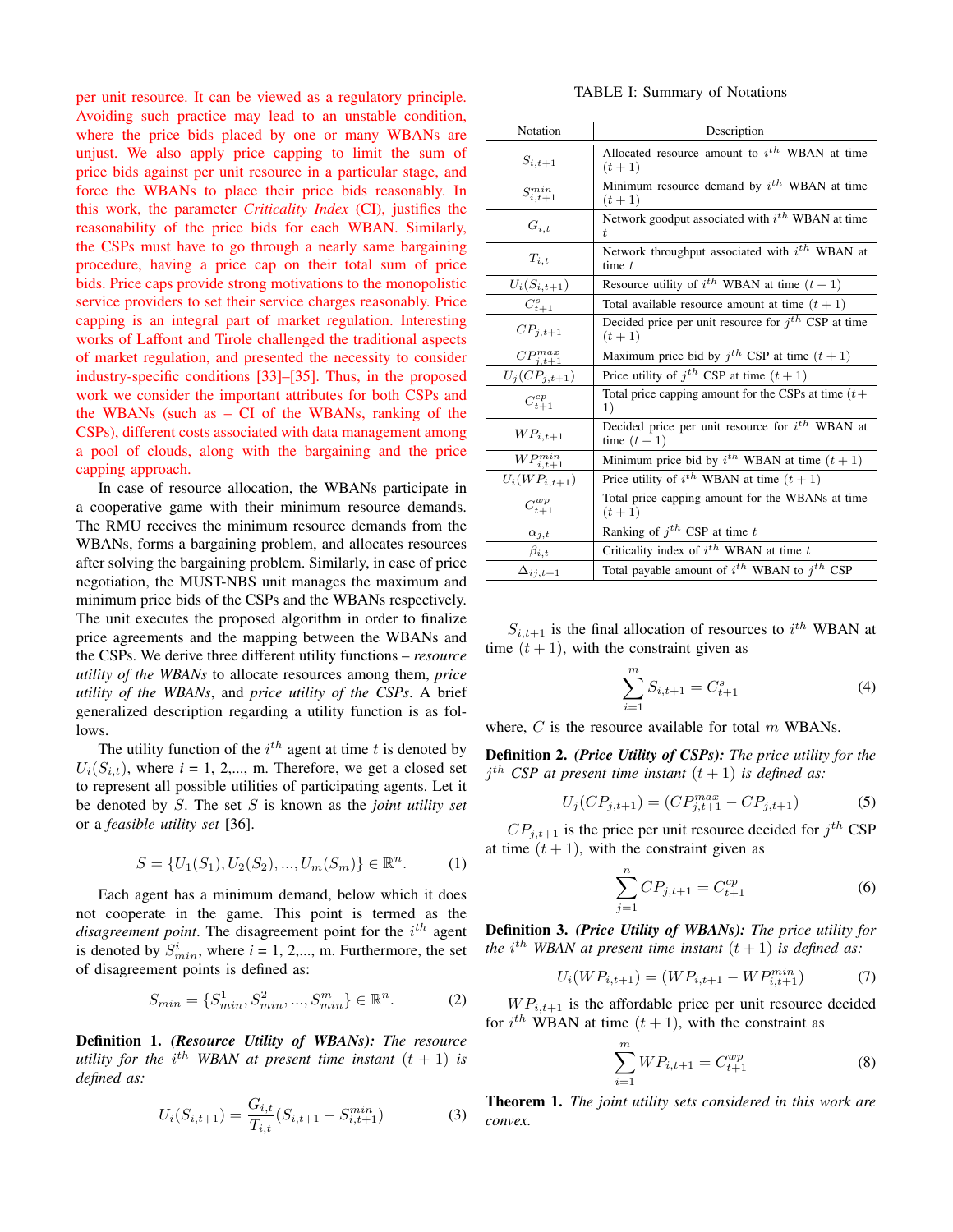*Proof.* In the proposed work, we consider three utility functions – resource utility of WBANs, price utility of CSPs and price utility of WBANs.

A set A is convex if for any  $X_1, X_2 \in A$  and for any  $\lambda$  with  $0 \leq \lambda \leq 1$ ,  $\lambda$   $X_1 + (1 - \lambda) X_2 \in A$ . In case of resource sharing among the WBANs, the joint utility set is  $A_s = \{U_1(S_1), U_2(S_2), ..., U_m(S_m)\}\.$  Let  $X_i$  and  $Y_i$  be two utility points in the joint utility set  $S$ . The joint utility set for resource allocation of WBANs is convex if,  $[\lambda X_i + (1-\lambda)Y_i] \in$  $A_s$ .

From Equation 3, we conclude,

$$
S_{i,t+1} = \frac{T_{i,t}}{G_{i,t}} \cdot U_i + S_{i,t+1}^{min} \tag{9}
$$

Therefore,

$$
\sum_{i=1}^{m} S_{i,t+1} = \sum_{i=1}^{m} \frac{T_{i,t}}{G_{i,t}} \cdot U_i + \sum_{i=1}^{m} S_{i,t+1}^{min}
$$
\n
$$
\Rightarrow C_{t+1}^s \ge \sum_{i=1}^{m} \frac{T_{i,t}}{G_{i,t}} \cdot U_i + \sum_{i=1}^{m} S_{i,t+1}^{min}
$$
\n
$$
\Rightarrow C_{t+1}^s - \sum_{i=1}^{m} S_{i,t+1}^{min} \ge \sum_{i=1}^{m} \frac{T_{i,t}}{G_{i,t}} \cdot U_i \tag{10}
$$

Hence, the joint utility is expressed as follows:

$$
A_s = \left\{ U_i(S_{i,t+1}) \middle| \sum_{i=1}^{m} \frac{T_{i,t}}{G_{i,t}} \cdot U_i \le C_{t+1}^s - \sum_{i=1}^{m} S_{i,t+1}^{min} \right\} \tag{11}
$$

To prove the convexity of set  $S$ , we have to show that,  $f(\lambda) = \sum_{i=1}^m \frac{T_{i,t}}{G_{i,t}}$  $\frac{I_{i,t}}{G_{i,t}}\left[\lambda U_i(X_{i,t+1}) + (1-\lambda)U_i(Y_{i,t+1})\right]$  is convex. We conclude that,

$$
\sum_{i=1}^{m} \frac{T_{i,t}}{G_{i,t}} \left[ \lambda U_i(X_{i,t+1}) + (1 - \lambda) U_i(Y_{i,t+1}) \right]
$$
  
= 
$$
\begin{cases} \sum_{i=1}^{m} \frac{T_{i,t}}{G_{i,t}} . U_i(Y_{i,t+1}) & \text{if } \lambda = 0 \\ \sum_{i=1}^{m} \frac{T_{i,t}}{G_{i,t}} . U_i(X_{i,t+1}) & \text{if } \lambda = 1 \end{cases}
$$
(12)

 $f(\lambda)$  is non-negative when  $\lambda = 0$  and 1, as  $U_i(Y_{i,t+1})$ and  $U_i(X_{i,t+1})$  are non-negative values. To show that  $f(\lambda)$  is convex, we also need to prove that the second-derivatives of  $f(\lambda)$  are also non-negative, for all  $0 < \lambda < 1$ . Let the  $i^{th}$ term of  $f(\lambda)$  be denoted by  $f_i(\lambda)$ . Therefore,

$$
\frac{df_i(\lambda)}{d\lambda} = \frac{T_{i,t}}{G_{i,t}} \cdot U_i(X_{i,t+1}) - U_i(Y_{i,t+1})
$$
  

$$
\Rightarrow \frac{d^2 f_i(\lambda)}{d\lambda^2} = 0
$$
\n(13)

Hence, the function  $f_i(\lambda)$  is convex. As the sum of convex functions is also convex,  $f(\lambda)$  is convex.

Similarly, the joint utility sets for both CSPs and WBANs pricing are,

 $A_{cp} = \{U_1(CP_1), U_2(CP_2), ..., U_n(CP_n)\}\$ and,  $A_{wp} = \{U_1(WP_1), U_2(WP_2), ..., U_m(WP_m)\}.$ 

Therefore, these two sets  $A_{cp}$  and  $A_{wp}$  are expressed as follows:

$$
A_{cp} = \left\{ U_j(CP_{j,t+1}) \middle| \sum_{j=1}^n U_j(CP_{j,t+1}) \ge \sum_{j=1}^n CP_{j,t+1}^{max} - C_{t+1}^{cp} \right\}
$$
 (14)

$$
A_{wp} = \left\{ U_j(WP_{i,t+1}) \middle| \sum_{i=1}^{m} U_i(WP_{i,t+1}) \le
$$

$$
C_{t+1}^{wp} - \sum_{i=1}^{m} WP_{i,t+1}^{min} \right\}
$$
(15)

 $\Box$ 

From Equations (14) and (15), by following a similar approach, it can be shown that the two sets  $A_{cp}$  and  $A_{wp}$ are convex. This concludes the proof.

#### *A. Proof of Axioms*

We assume F to be a function  $F: (S_{t+1}, S_{t+1}^{min}) \to \mathbb{R}^n$ representing the bargaining solution for resource allocation among the m WBANs, at time  $(t+1)$ . In case of two WBANs, the allocation is the solution of the following optimization function.

$$
F(S_{t+1}, S_{t+1}^{min})
$$
  
= arg max  $U_1(S_{1,t+1}) \cdot U_2(S_{2,t+1})$   
= arg max  $\frac{G_{1,t}}{S_{1,t+1}, S_{2,t+1}}$   
= arg max  $\frac{G_{1,t}}{T_{1,t}} \cdot \frac{G_{2,t}}{T_{2,t}} \cdot (S_{1,t+1} - S_{1,t+1}^{min})(S_{2,t+1} - S_{2,t+1}^{min})$   
(16)

where,  $(S_{1,t+1}, S_{2,t+1}) \in S$ .

*F* must satisfy the following axioms [36].

- 1) *Pareto Efficiency*
- 2) *Symmetry*
- 3) *Invariance or independence of linear transformation*
- 4) *Independence of irrelevant alternatives*

Axioms 2, 3 and 4 are referred to as the *axioms of fairness*. The necessary evidences, which prove that our bargaining solution satisfies these four axioms, are given below.

Lemma 1. *The proposed bargaining solution for the resource*  $a$ llocation among WBANs,  $F : (S_{t+1}, S_{t+1}^{min})$ , satisfies Pareto *optimality.*

*Proof.* Let, there exist new allocations  $S_{1,t+1}^{new}$  and  $S_{2,t+1}^{new}$ , in a two-user scenario. Suppose these allocations are larger than the solution of the optimization function illustrated in Equation (16). Therefore, certainly  $S_{1,t+1}^{new} > S_{1,t+1}$ , and  $S_{2,t+1}^{new} > S_{2,t+1}$ . As the network goodput, network throughput, and the minimum demands of the WBANs are constant, from Equation (16), we conclude that,

$$
(S_{1,t+1}^{new} - S_{1,t+1}^{min})(S_{2,t+1}^{new} - S_{1,t+1}^{min}) >
$$
  
\n
$$
(S_{1,t+1} - S_{1,t+1}^{min})(S_{1,t+1} - S_{1,t+1}^{min})
$$
  
\n
$$
\Rightarrow F(S_{t+1}^{new}, S_{t+1}^{min}) > F(S_{t+1}, S_{t+1}^{min})
$$
 (17)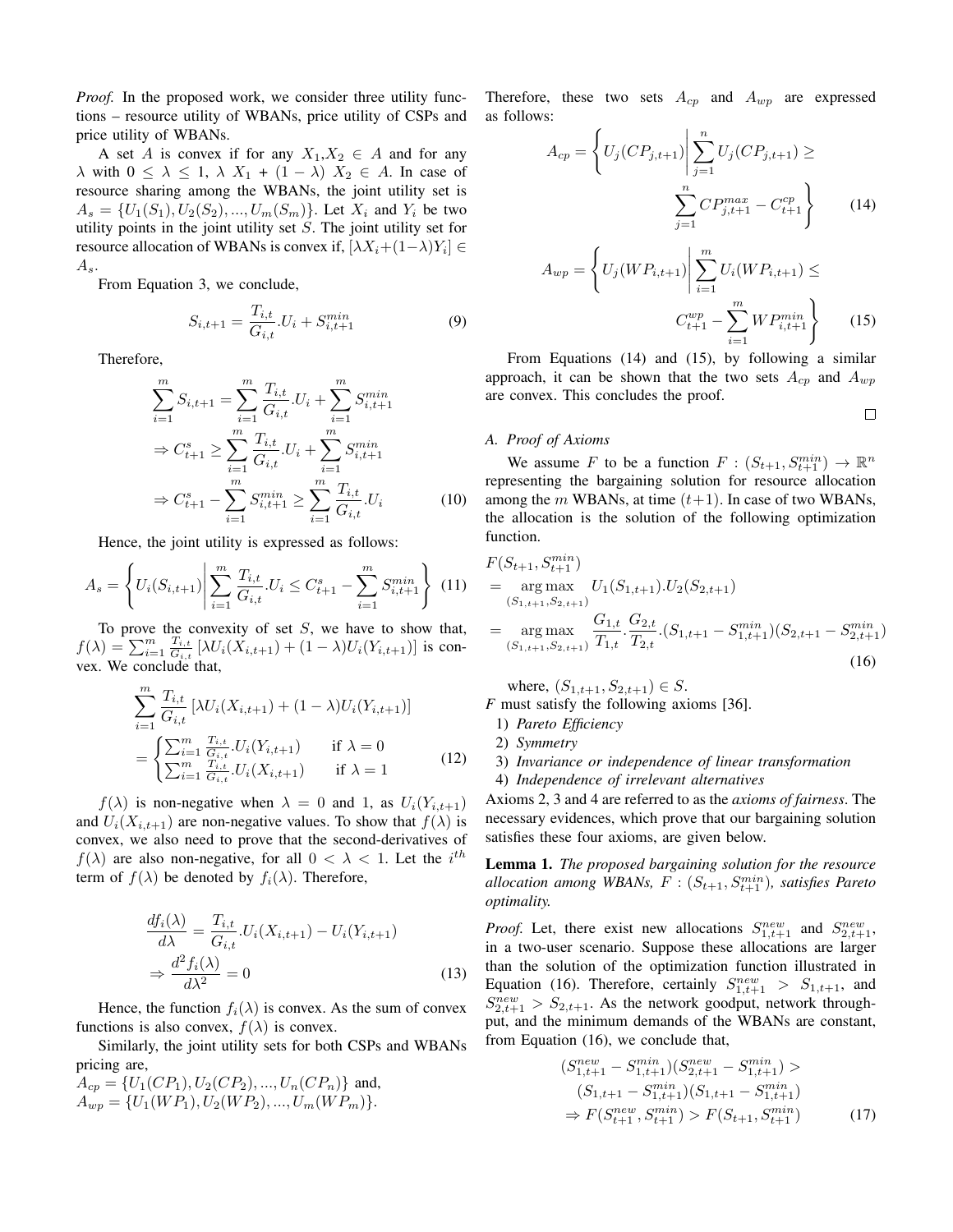Equation (17) violates the notion of the optimization function. Therefore, it is not possible to have larger allocation than the solution of the optimization function illustrated in Equation (16). This concludes the proof.

Lemma 2. *The proposed bargaining solution for the resource*  $\alpha$ *allocation among WBANs,*  $F : (S_{t+1}, S_{t+1}^{min})$  *is symmetric in nature.*

*Proof.* Let, there be allocations  $S_{1,t+1}$  and  $S_{2,t+1}$ , that maximize the optimization function. If  $F$  is symmetric, then the minimum demands of the two WBANs are equal, i.e.,  $S_{1,t+1}^{min}$  =  $S_{2,t+1}^{min}$ . In that case we interchange the minimum demands for the WBANs in Equation (16), and conclude that the maximum value of the optimization function remains unchanged, even if we alter the allocations, i.e.,  $S_{2,t+1}$  for the 1<sup>st</sup> WBAN and  $S_{1,t+1}$  for the  $2^{nd}$  WBAN. This concludes the proof.

Lemma 3. *The proposed bargaining solution for the resource*  $a$ llocation among WBANs,  $F : (S_{t+1}, S_{t+1}^{min})$  *is independent of linear transformation.*

*Proof.* Let  $(S_{t+1}^{tf}, S_{t+1}^{min, tf})$  be a linear transformation of the bargaining problem  $(S_{t+1}, S_{t+1}^{min})$ , where the linear transformation is represented by following equations.

$$
S_{i,t+1}^{tf} = p_i S_{i,t+1} + q_i \tag{18}
$$

$$
S_{i,t+1}^{min,tf} = p_i S_{i,t+1}^{min} + q_i
$$
 (19)

where,  $p_i > 0$ .

Therefore,

$$
F(S_{1,t+1}^{tf}, S_{2,t+1}^{tf})
$$
  
=  $\frac{G_{1,t}}{T_{1,t}} \cdot \frac{G_{2,t}}{T_{2,t}} \cdot (S_{1,t+1}^{tf} - S_{1,t+1}^{min,tf}) (S_{2,t+1}^{tf} - S_{2,t+1}^{min,tf})$   
=  $\frac{G_{1,t}}{T_{1,t}} \cdot \frac{G_{2,t}}{T_{2,t}} \cdot (p_1 S_{1,t+1} + q_1 - p_1 S_{1,t+1}^{min} - q_1).$   
 $(p_2 S_{2,t+1} + q_2 - p_2 S_{2,t+1}^{min} - q_2)$   
=  $p_1 \frac{G_{1,t}}{T_{1,t}} \cdot (S_{1,t+1} - S_{1,t+1}^{min}) \cdot p_2 \frac{G_{2,t}}{T_{2,t}} \cdot (S_{2,t+1} - S_{2,t+1}^{min})$   
=  $p_1 p_2 F(S_{1,t+1}, S_{2,t+1})$  (20)

Therefore, the proposed bargaining solution is independent of linear transformation.  $\Box$ 

Lemma 4. *The proposed bargaining solution for the resource*  $a$ llocation among WBANs,  $F : (S_{t+1}, S_{t+1}^{min})$  is independent of *irrelevant alternatives.*

*Proof.* Let there be two bargaining problems  $(S_{t+1}, S_{t+1}^{min})$ , and  $(S_{t+1}^{alt}, S_{t+1}^{min})$ , such that  $S^{alt} \subseteq S$ . If  $F : (S_{t+1}, S_{t+1}^{min}) \in$  $S^{alt}$ , then  $F: (S_{t+1}^{alt}, S_{t+1}^{min}) = F(S_{t+1}, S_{t+1}^{min})$ . Therefore, if bargaining in the utility region  $S$  results in a solution  $F(S_{t+1}, S_{t+1}^{min})$  that lies in a subset  $S^{alt}$  of S, then a hypothetical bargaining in the smaller region  $S^{alt}$  results in the same outcome. This concludes the proof. П

Similarly, it can be proved that the solutions of the bargaining problems for both CSP pricing and WBAN pricing, also satisfy these four axioms.

Theorem 2. *There exists a unique solution for the resource allocation among the WBANs, satisfying the four axioms, and this solution is the pair of resource utilities*  $(s_{1,t+1}^*, s_{2,t+1}^*)$ *that solve the following optimization problem [36].*

$$
\arg \max_{(S_{1,t+1}, S_{2,t+1})} U_1(S_{1,t+1}) \cdot U_2(S_{2,t+1})
$$
\n
$$
\Rightarrow \arg \max_{(S_{1,t+1}, S_{2,t+1})} \frac{G_{1,t}}{T_{1,t}} \cdot \frac{G_{2,t}}{T_{2,t}} \cdot (S_{1,t+1} - S_{1,t+1}^{min})(S_{2,t+1} - S_{2,t+1}^{min})
$$
\n(21)

 $such that, (s_{1,t+1}, s_{2,t+1}) \in S \text{ and } (s_{1,t+1}, s_{2,t+1}) \geq$  $(S_{1,t+1}^{min}, S_{2,t+1}^{min})$  where,  $(s_{1,t+1} - S_{1,t+1}^{min})(s_{2,t+1} - S_{2,t+1}^{min})$  is *termed as Nash product.*

*Proof.* Based on the proofs of Lemmas 1 to 4, we conclude that the proposed bargaining solution satisfies the four axioms stated by Nash.

$$
\qquad \qquad \Box
$$

#### *B. Solution*

 $\Box$ 

 $\Box$ 

In case of resource allocation among the  $m$  WBANs, the optimization function is as follows.

$$
F(S_{t+1}, S_{t+1}^{min}) = \underset{(S_{1,t+1}, \ldots, S_{m,t+1})}{\arg \max} \prod_{i=1}^{m} U_i(S_{i,t+1})
$$
  
\n
$$
\Rightarrow F(S_{t+1}, S_{t+1}^{min}) = \underset{(S_{1,t+1}, \ldots, S_{m,t+1})}{\arg \max} \prod_{i=1}^{m} \frac{G_{i,t}}{T_{i,t}} (S_{i,t+1} - S_{i,t+1}^{min})
$$

subject to,

$$
S_{i,t+1} \ge S_{i,t+1}^{min} \text{ and}
$$
  

$$
\sum_{i=1}^{m} S_{i,t+1} = C_{t+1}^{s}
$$
 (22)

We take logarithm of the optimization function, in order to simplify the operation, as such an operation will not change the expected outcome of an optimization problem. Thus, we form the following equivalent expression of the optimization function described in Equation (22).

$$
F(S_{t+1}, S_{t+1}^{min}) = \n\arg\max_{(S_{1,t+1}, \ldots, S_{m,t+1})} \sum_{i=1}^{m} \log \left[ \frac{G_{i,t}}{T_{i,t}} (S_{i,t+1} - S_{i,t+1}^{min}) \right] \n\tag{23}
$$

We solve the optimization function mentioned in Equation (23) using the Lagrange Multiplier approach. The corresponding Lagrange Function is as follows.

$$
L = \sum_{i=1}^{m} \log \left[ \frac{G_{i,t}}{T_{i,t}} (S_{i,t+1} - S_{i,t+1}^{min}) \right] - \lambda \left[ \sum_{i=1}^{m} S_{i,t+1} - C_{t+1}^{s} \right]
$$
\n(24)

where,  $\lambda$  is the Lagrange Multiplier.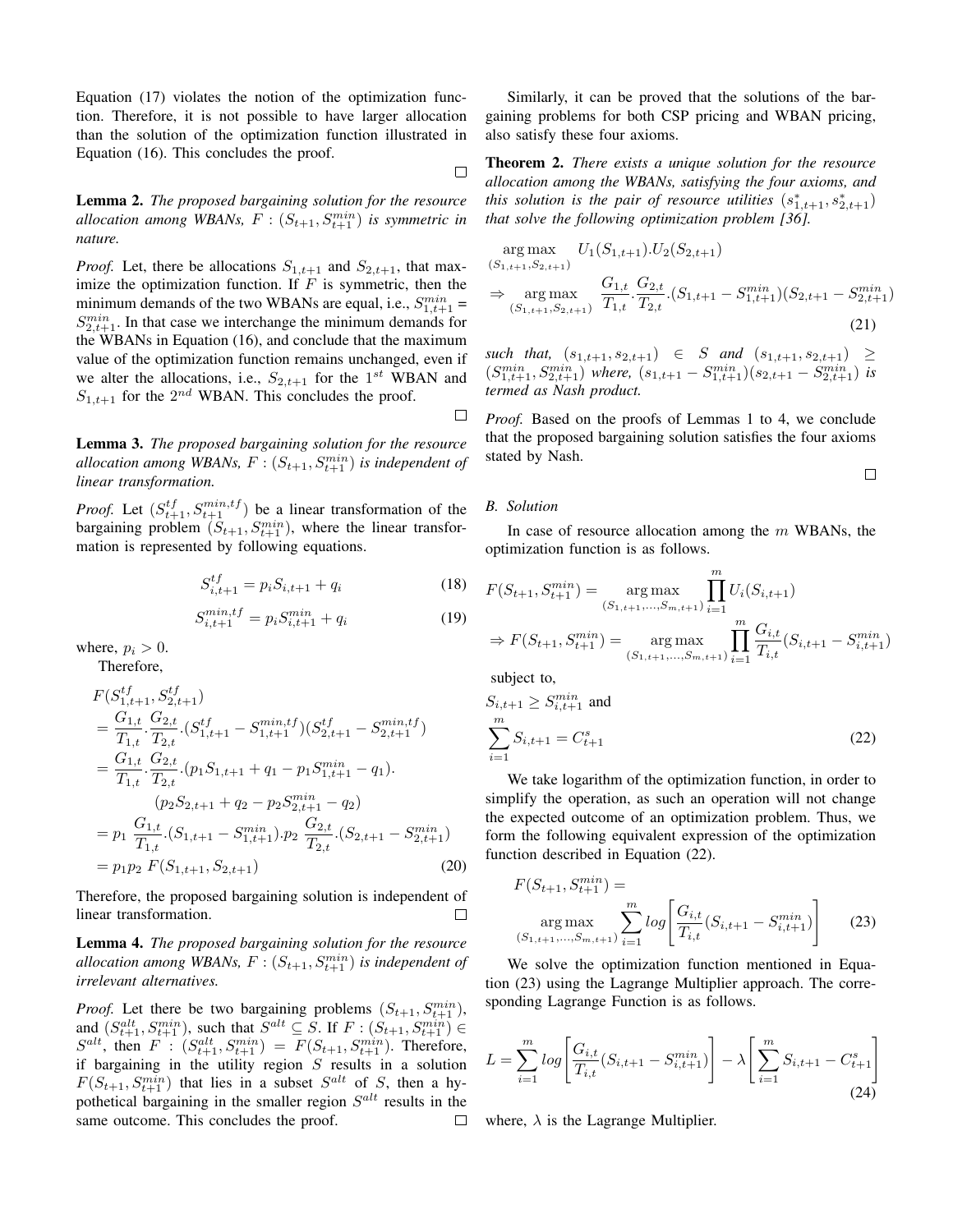The partial derivative of L with respect to  $S_{i,t+1}$  is given below.

$$
\frac{\partial L}{\partial S_{i,t+1}} = \frac{G_{i,t}}{T_{i,t}(S_{i,t+1} - S_{i,t+1}^{min})} - \lambda = 0 \tag{25}
$$

The partial derivative of L with respect to  $\lambda$  is given below.

$$
\frac{\partial L}{\partial \lambda} = C_{t+1}^s - \sum_{i=1}^m S_{i,t+1} = 0
$$
 (26)

Therefore, we get total  $(m+1)$  equations, and after solving which we get the generalized solution for resource allocation in WBANs as follows:

$$
S_{i,t+1} = S_{i,t+1}^{min} + \frac{G_{i,t}}{T_{i,t}} \left[ \frac{C_{t+1}^s - \sum_{i=1}^m S_{i,t+1}^{min}}{\sum_{i=1}^m \frac{G_{i,t}}{T_{i,t}}} \right]
$$
(27)

Similarly, while deciding the pricing bids of the CSPs and the WBANs in each stage, we follow the same principle of NBS in order to form the respective objective functions and solve them. The minimum price bid of the WBANs vary between one another in every stage. As the negotiation continues, this minimum price bids increase with each iteration, until the price bids from any two agents (one from WBANs, and one from CSPs) converge. The situation is the same in case of the maximum demand of the CSPs in a particular stage. During negotiation, it follows a decreasing trend until convergence. However, along with the minimum price bid of the WBANs, and the maximum price bids of the CSPs, we consider bargaining powers to implement weighted fairness in the respective objective functions.

In case of CSP pricing, we consider  $\alpha_{j,t}$  as the bargaining power of  $j^{th}$  CSP. The value of  $\alpha_{j,t}$  represents the ranking of the  $j<sup>th</sup>$  CSP in international market at time t. We represent the optimization function as following.

$$
F(CP_{t+1}, CP_{t+1}^{max})
$$
  
= arg min  

$$
(CP_{1,t+1}, \ldots, CP_{n,t+1}) \prod_{j=1}^{n} U_j(CP_{j,t+1})^{\alpha_{j,t}}
$$
  
= arg min  

$$
(CP_{1,t+1}, \ldots, CP_{n,t+1}) \prod_{j=1}^{n} \alpha_{j,t} \log \left[ CP_{j,t+1}^{max} - CP_{j,t+1} \right]
$$
  
subject to

subject to,

$$
CP_{j,t+1} \le CP_{j,t+1}^{max} \text{ and}
$$
  

$$
\sum_{j=1}^{n} CP_{j,t+1} = C_{t+1}^{cp}
$$
 (28)

Solving the optimization function described in Equation (28) through a similar Lagrange Multiplier method, we get the solution as following.

$$
CP_{j,t+1} = CP_{j,t+1}^{max} - \frac{\alpha_{j,t}}{\sum_{j=1}^{n} \alpha_{j,t}} \left[ \sum_{j=1}^{n} CP_{j,t+1}^{max} - \sum_{j=1}^{n} CP_{j,t+1} \right]
$$
\n(29)

In case of WBAN pricing, we consider  $\beta_{i,t}$  as the bargaining power of the  $i^{th}$  WBAN. The value of  $\beta_{i,t}$  represents the CI of the  $i^{th}$  WBAN at time  $t$ . We represent the optimization function as follows.

$$
F(WP_{t+1}, WP_{t+1}^{min})
$$
  
= 
$$
\operatorname*{arg\,max}_{(WP_{1,t+1},...,WP_{m,t+1})} \prod_{i=1}^{m} U_i(WP_{i,t+1})^{\beta_{i,t}}
$$
  
= 
$$
\operatorname*{arg\,max}_{(WP_{1,t+1},...,WP_{m,t+1})} \sum_{i=1}^{m} \beta_{i,t} \log \left[ WP_{i,t+1} - WP_{i,t+1}^{min} \right]
$$

subject to,

$$
WP_{i,t+1} \ge WP_{i,t+1}^{min}
$$
 and

$$
\sum_{i=1}^{m} W P_{i,t+1} = C_{t+1}^{wp} \tag{30}
$$

The solution of the optimization problem described in Equation (30) is as follows:

$$
WP_{i,t+1} = WP_{i,t+1}^{min} + \frac{\beta_{i,t}}{\sum_{i=1}^{m} \beta_{i,t}} \left[ \sum_{i=1}^{m} WP_{i,t+1} - \sum_{i=1}^{m} WP_{i,t+1}^{min} \right]
$$
\n(31)

#### *C. Multi-Stage Nash Bargaining Solution*

We formulate the pricing of per-unit resource as a multistage bargaining problem. The motivation behind the extension of the traditional bargaining approach into a multi-stage bargaining one is to provide an enlarged space of negotiation between two heterogeneous entity, i.e., the CSPs and the WBANs in this case. The convergence in their price bids decides the number of stages that are to be followed by the proposed algorithm. The algorithm terminates when at least one WBAN wishes to pay more charge than the service charge demanded by any one of the CSPs, thereby achieving a more reasonable negotiation between them.



Fig. 2: Multi-Stage Bargaining

As stated in the proposed algorithm, the CSPs place their maximum price bid points, per unit resource at which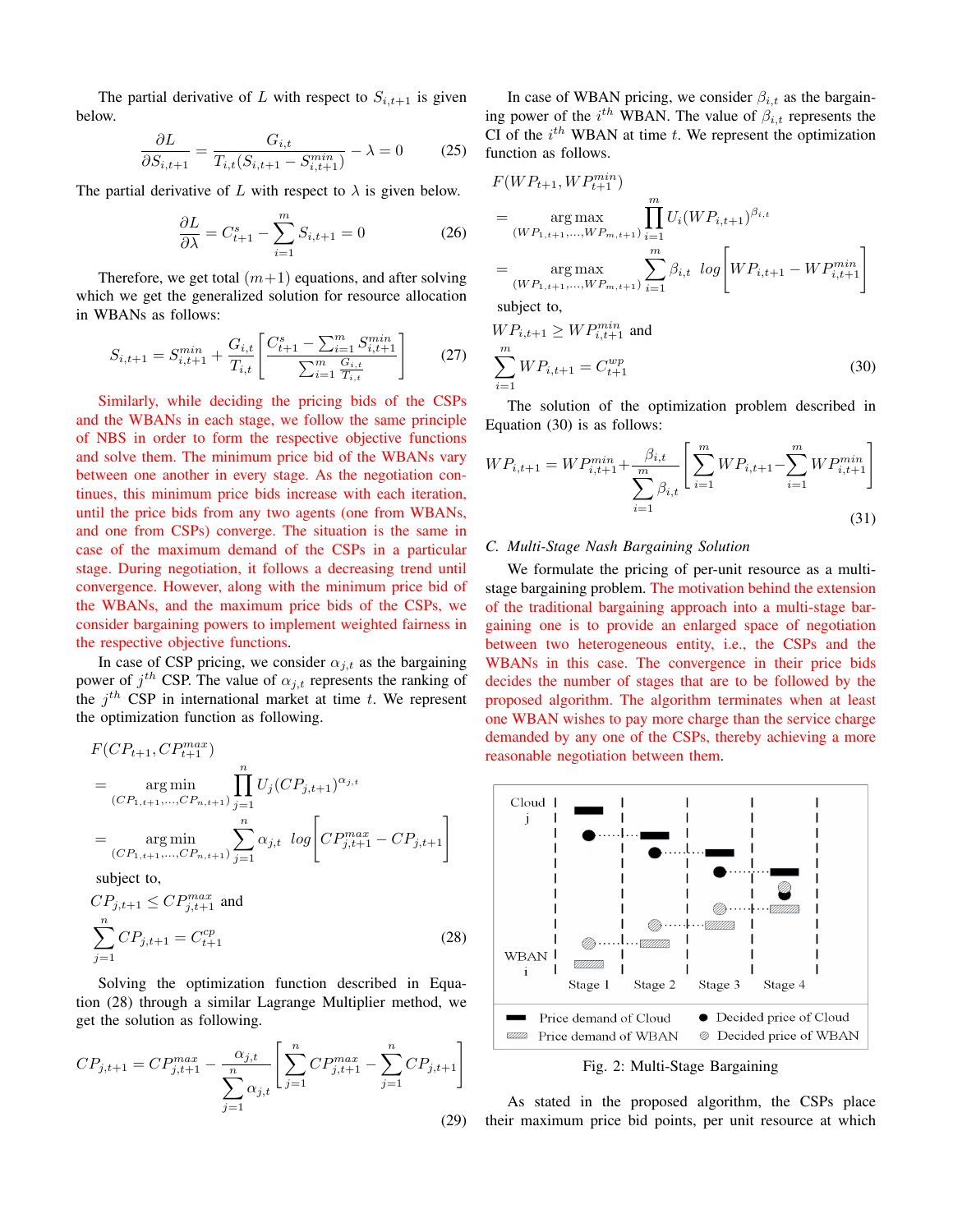Algorithm 1: *Negotiate*

**Input:** Initial bargaining points from  $n$  Clouds and  $m$ WBANs.

Output: Final pricing after multi-stage bargaining.

 $Turn \longleftarrow 0$ while  $Turn \geq 0$  do // Negotiating to converge at a point if  $Turn \neq 0$  then for  $j \leftarrow 1$  *to n* **do**  $C_{t+1}^{cp} \longleftarrow C_{t+1}^{cp} - [CP_{j,t+1}^{max} - CP_{j,t+1}]$  $PrevSolCP_j \longleftarrow CP_{j,t+1}$  $CP^{max}_{j,t+1} \longleftarrow CP_{j,t+1}$ for  $i \leftarrow 1$  *to*  $m$  **do**  $C_{t+1}^{wp} \longleftarrow C_{t+1}^{wp} + [WP_{i,t+1} - WP_{i,t+1}^{min}]$  $PrevSolWP_i \longleftarrow WP_{i,t+1}$  $WP^{min}_{i,t+1} \longleftarrow WP_{i,t+1}$ // Nash Bargaining Solution for Clouds and WBANs  $CP_{j,t+1} \longleftarrow$  Solution of  $F(CP_{t+1}, CP_{t+1}^{max})$ ,  $\forall j$  $WF_{i,t+1} \longleftarrow$  Solution of  $F(WP_{t+1}, WP_{t+1}^{min})$ ,  $\forall i$ if  $Turn = 0$  then  $PrevSolCP_j \longleftarrow CP_{j,t+1}$  $PrevSolWP_i \longleftarrow WP_{i,t+1}$  $Turn \longleftarrow Turn + 1$ // Terminating condition for  $j \leftarrow 1$  *to n* **do** for  $i \leftarrow 1$  to m do if  $CP_{j,t+1} < WP_{i,t+1}$  then  $Turn \longleftarrow -1$ exit loop. exit loop. Return ( $PrevSolCP_i$  and  $PrevSolWP_i$ )

they want to sell the resource. Similarly, the WBANs also place their minimum price bids at which they want to buy the resource. We implement price caps by assuming upper bounds of total price bids per unit resource both for the CSPs and the WBANs. According to the respective limits, it is not feasible to fix prices according to their demands. Thus, we formulate two Nash bargaining problems, one for each, based on their respective demands and other characteristics. In this case, NBS decides the prices for both parties, as described earlier in this Section. However, we do not stop the bargaining process immediately after this. In this work, we attempt to minimize the gap between both CSPs' and WBANs' pricing. Therefore, we execute on the bargaining process further after updating their demands with the pricing Algorithm 2: *Map*

**Input:**  $PrevSolCP_j$  and  $PrevSolWP_i$  for n Clouds and m WBANs.

Output: Mapping between WBANs and Clouds.

```
// WBAN-Cloud Cost Matrix formation
for j \leftarrow 1 to n do
     for i \leftarrow 1 to m do
          \varphi_{ij,t+1} \longleftarrow \frac{PrevSolWP_i+PrevSolCP_j}{2} \ \Delta_{ij,t+1} \longleftarrow f(\varphi_{ij,t+1})// Final Mapping
for i \leftarrow 1 to m do
     Minimum \longleftarrow InfinityUpdateMap \longleftarrow 0for j \leftarrow 1 to n do
         if \Delta_{i,i,t+1} < Minimum then
               Minimum \longleftarrow \Delta_{ij,t+1}UpdateMap \longleftarrow jk \longleftarrow UpdateMap// Map i^{th} WBAN with k^{th} Cloud
```
values decided in the immediately previous bargaining stage, as illustrated in Figure 2. We continue this process until we get a CSP's allocated price less than that of a WBAN's. At this point we terminate, the proposed MUST-NBS algorithm and consider the previous decided values for both the CSPs and the WBANs, as their final pricing agreements.

The proposed MUST-NBS algorithm executes two important functions – *Negotiate* and *Map*. The *Negotiate* function manages the multi-stage bargaining using the concept of NBS, and the *Map* function establishes the final mapping between WBANs and the CSPs.

The proposed *Negotiate* function takes the respective bids from both the clouds and the WBANs. We assume that there exists a limit on the sum of total bids for both sides.  $C_{t+1}^{cp}$  and  $C_{t+1}^{wp}$ , respectively, represent the limiting amount of total bids for clouds and WBANs. Algorithm 1 solves the optimization functions obtained in Equations (28) and (30) and decides a temporary negotiation point for both sides. However, the Algorithm repeats the NBS procedure for both the CSPs and the WBANs, until the demand of  $j<sup>th</sup>$  CSP becomes less than the wish of the  $i^{th}$  WBAN, for any i and j. We consider the decided pricing values in the immediately previous stage, and take their average as the final possible agreement between the  $j^{th}$  cloud and the  $i^{th}$  WBAN. The motivation behind considering the average of these two prices is inspired by the concept of bargaining discussed in [37]. If we assume this final agreement as a two person bargaining game, and break this bargaining process into  $N$  even steps each containing an offers or a counter-offers from the persons alternatively, then 50 : 50 share is the best option to achieve a successful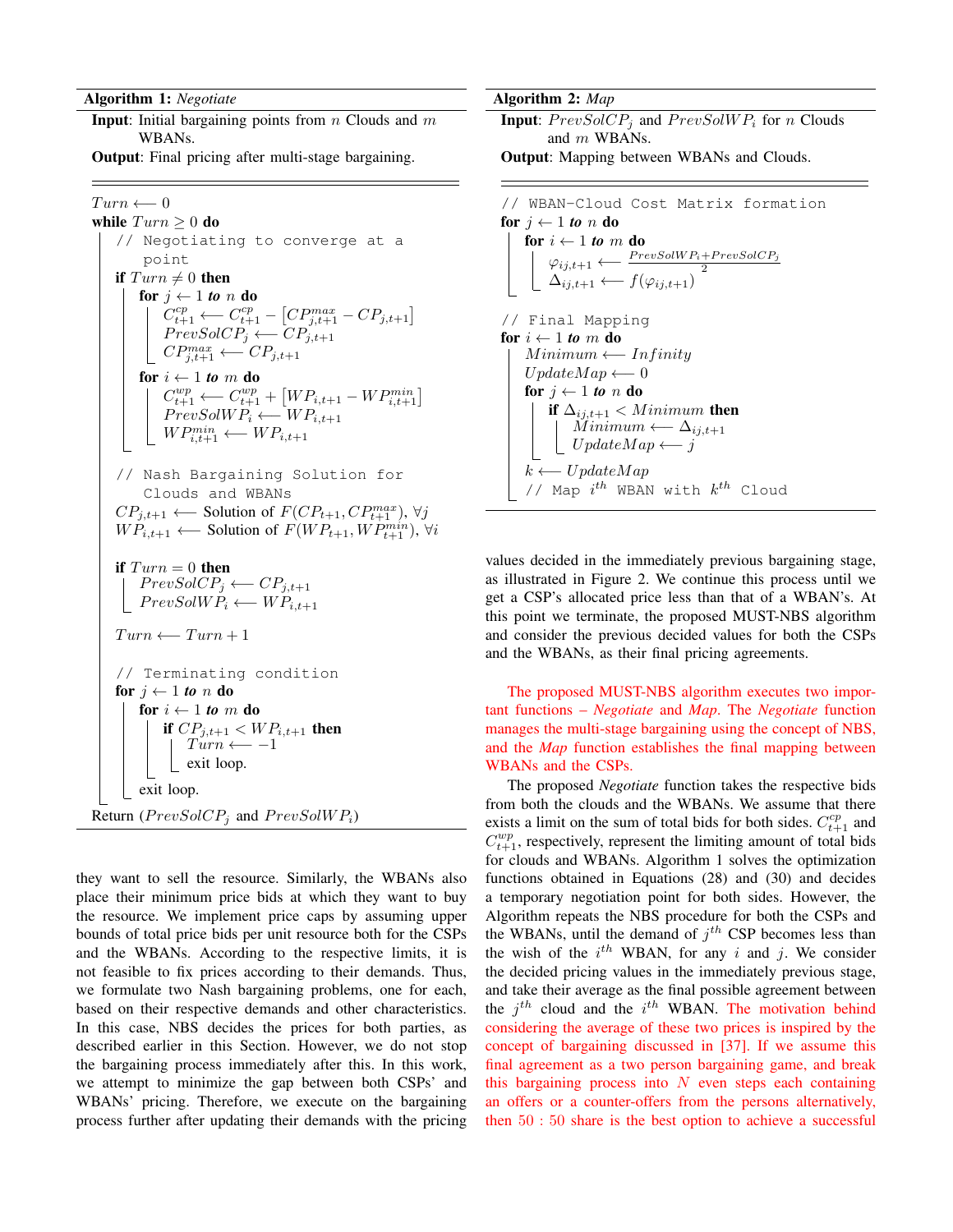agreement. Even if we consider an odd value for  $N$ , the final price agreement is represented as,  $\left(y \frac{n+1}{2n} + x \frac{n-1}{2n}\right)$ , which is approximately  $\frac{x+y}{2}$ , in case of large values of  $\overline{N}$ , where x and y are the decided price bids of the  $i^{th}$  WBAN and the  $j^{th}$ CSP, in the immediate previous stage.

In order to deal with the monopoly and oligopoly situations, we envision fixed upper limit price capping as a regulation tool [38]–[40]. The price caps are updated in each stage, for both the WBANs and the CSPs. It is managed by the MUST-NBS unit, as described in Figure 1. It is evident that we get some positive difference between the decided (solved) bid and the desired bid (minimum price bids), for each WBAN. We add these differences for every single WBAN, and the total sum of these differences is finally added with the previous price cap value in order to create the modified price cap for the WBANs. In a similar manner, the price cap is updated for the CSPs and these operations are completed before the next bargaining event is executed to achieve NBS. The justification behind such update of price cap is to make the two parallel threads of price bids to converge after some iteration. Convergence between any WBAN and any CSP represents that the overall negotiation process is in a reasonable phase. As the price bids are decided through a cooperative bargaining procedure, there is no such possibility of monopolistic behavior arising among the WBANs or among the CSPs. It cannot be the case that a particular WBAN or a particular CSP always becomes the one responsible for the termination of the algorithm.

#### *D. Cost Matrix Formation and Mapping*

The parameter  $\varphi_{ij,t+1}$  represents the final possible price agreement per unit resource between the  $j<sup>th</sup>$  cloud and the  $i<sup>th</sup>$  WBAN at time instant  $(t+1)$ . However, we also consider other related costs such as scaling charge, and data sharing cost between two clouds. The total payable amounts are defined as follows:

Definition 4. *(Total Payable Amount): The total payable* amount of the i<sup>th</sup> WBAN to the j<sup>th</sup> CSP is the cost summation *of allocation charges, scaling charges, and data sharing charges between two clouds.*

The total payable amount of the  $i^{th}$  WBAN to the  $j^{th}$ Cloud is expressed as follows:

$$
\Delta_{ij,t+1} = \begin{cases}\n\varphi_{ij,t+1}.S_{i,t+1} \\
+\psi_j.(S_{i,t+1} - S_{i,t}) + \gamma_{pq,t+1} & \text{if } S_{i,t+1} > S_{i,t} \\
\varphi_{ij,t+1}.S_{i,t+1} + \gamma_{pq,t+1} & \text{if } S_{i,t+1} \leq S_{i,t} \\
(32)\n\end{cases}
$$

where,

- $\psi_j \rightarrow$  Cost of per unit positive scaling for the  $j^{th}$  cloud.
- $\gamma_{pq,t+1} \rightarrow$  Data sharing cost between the  $p^{th}$  and the  $q^{th}$  cloud.

**Definition 5.** *(WBAN-Cloud Cost Matrix)***:**  $\Upsilon_{t+1}$  *is the WBAN-Cloud cost matrix for* m *WBANs and* n *clouds and the element*  $\Delta_{ij,t+1}$  *represents the total payable amount of the*  $i^{th}$  WBAN to the  $j^{th}$  CSP at time instant  $(t + 1)$ *.* 

$$
\Upsilon_{t+1} = \begin{bmatrix}\n\Delta_{11,t+1} & \Delta_{12,t+1} & \cdots & \Delta_{1n,t+1} \\
\Delta_{21,t+1} & \Delta_{22,t+1} & \cdots & \Delta_{2n,t+1} \\
\vdots & \vdots & \ddots & \vdots \\
\Delta_{m1,t+1} & \Delta_{m2,t+1} & \cdots & \Delta_{mn,t+1}\n\end{bmatrix} m \text{ WBANS}
$$
\n(33)

The proposed *Mapping* function computes the final possible agreement point between the  $i^{th}$  WBAN and the  $j^{th}$ Cloud. We also form the *WBAN-Cloud Cost Matrix* with the total payable amounts, as defined in Definitions 4 and 5. The cloud, which exhibits minimum payable amount for a particular WBAN, will be mapped to that WBAN. A single cloud is capable of providing services to multiple WBANs. Therefore, it is possible to have many-to-one WBAN-Cloud mapping, as defined in Algorithm 2.

#### *E. Complexity Analysis of Multi-Stage Bargaining*

In this subsection, we analyze the asymptotic computational complexity of the primary algorithm, i.e., the Multi-Stage Bargaining algorithm. The running time of this algorithm depends on the number of CSPs, number of WBANs, and the number of iterations or bargaining stages.

Proposition 1. *The worst-case asymptotic computational complexity of Multi-Stage Bargaining algorithm is O(mnt), where m, n, and t are the number of WBANs, number of CSPs, and the maximum number of bargaining, respectively.*

*Proof.* Let us first split the algorithm into different components. The running times for the first two *for* loops, that represent the negotiations among the CSPs and the WBANs, are  $O(n)$  and  $O(m)$ , respectively. The running time associated with the bargaining solutions for both the CSPs and the WBANs, are  $O(n \log n)$  and  $O(m \log m)$ , respectively [41]. Updation of the variable  $Turn$  takes  $O(1)$  time, and finally the execution time for the terminating condition is  $O(mn)$ . These components may iterate multiple times. The running time of the algorithm depends on the number of such iterations, which, in turn, depends on the convergence of the price bid per resource, placed by the CSPs and the WBANs.

Let us assume the decrements and increments in price, by the CSPs and the WBANs, respectively, are at least  $\Delta x$ unit ( $\Delta x > 0$ ) in each iteration. Therefore, in the worst-case scenario, the maximum number of iteration is represented as,

$$
t = \frac{CP_{initial}^{max} - WP_{initial}^{min}}{\Delta x}
$$
 (34)

where,  $CP^{max}_{initial}$  is the maximum price bid among the initial price bids placed by the CSPs, and  $WP^{min}_{initial}$  is the minimum price bid among the initial price bids placed by the WBANs.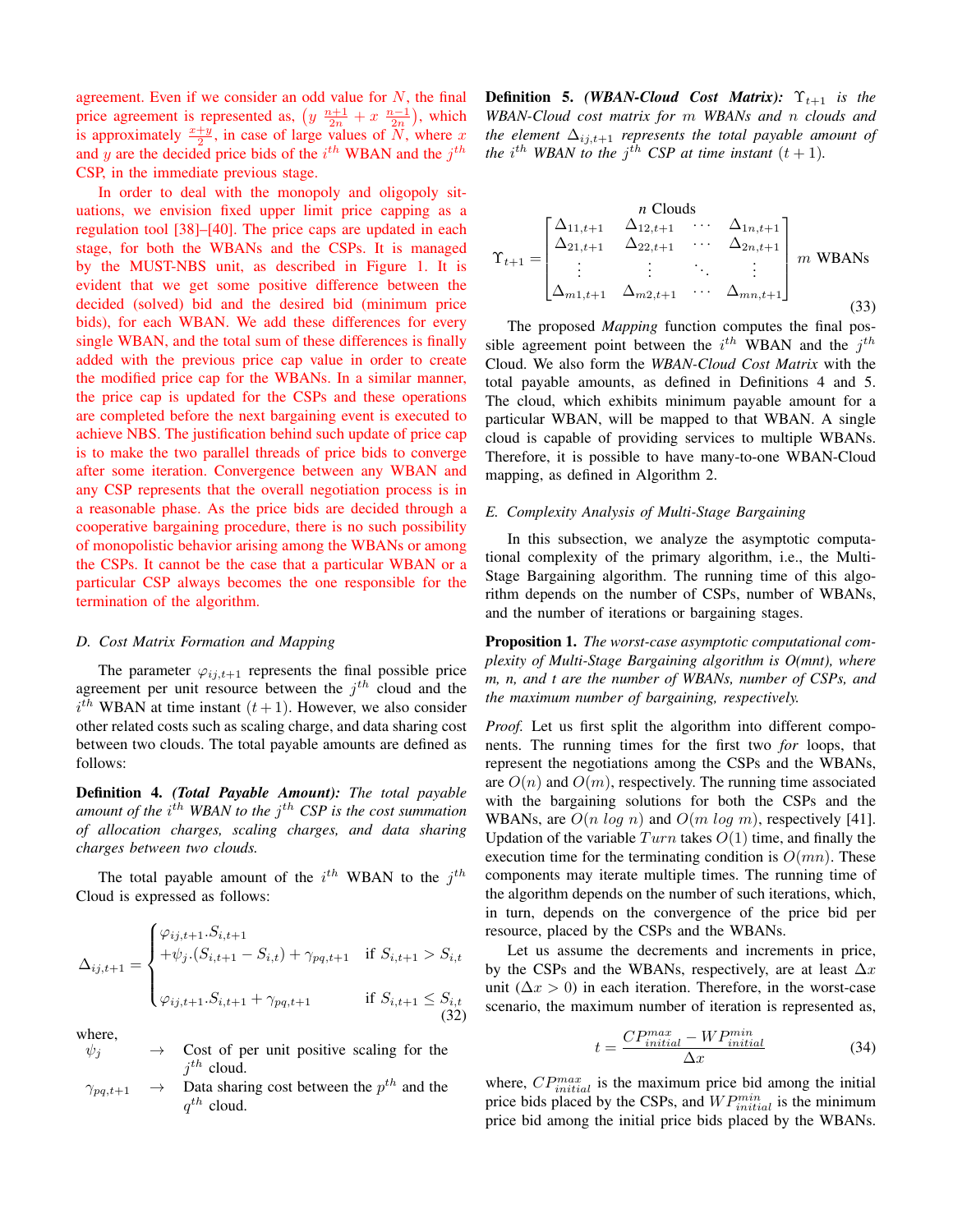

Fig. 3: Price Statistics of CSPs in different stages



Fig. 4: Price Statistics of WBANs in different stages

 $\Box$ 

Therefore, the running time of the algorithm is represented as,

$$
T(k) = T(k - 1) + O(n) + O(m) + O(n \log n)
$$
  
+  $O(m \log m) + O(mn) + O(1)$   
=  $T(k - p) + p \bigg[ O(n) + O(m) + O(n \log n)$   
+  $O(m \log m) + O(mn) + O(1) \bigg]$   
 $\simeq T(k - p) + p \ O(mn)$   
 $\simeq O(mnt)$  (35)

This concludes the proof.

# V. RESULTS

In this section, we discuss the MATLAB-based analytical results derived from the execution of the proposed MUST-NBS algorithm. At first, we explain the result of a single run, having multiple stages or iterations of NBS. Secondly, we take three different cases with different number of CSPs and WBANs, in order to show the varying number of stages in each case. Next, we discuss the effects of Goodput-Throughput Ratio (GT Ratio) on resource allocation and utility value. Finally, we describe the necessity of considering bargaining powers from the obtained results.

# *A. Single-run Analysis*

To illustrate the functioning of the proposed MUST-NBS algorithm, we simulate a run with 4 CSPs and 40 WBANs. Figures 3 and 4 describe the detailed results of this run. Each sub-figure of Figures 3 and 4 reveals the price statistics of the CSPs and the WBANs respectively, after each iteration of the algorithm. The initial maximum bid points, per unit resource, placed by the CSPs are high, as illustrated in Figure 3(a). Simultaneously, the initial minimum bid points, per unit resource, placed by the WBANs are very low, as depicted in Figure 4(a). Two Nash bargaining problems, one for each, decides the price per unit resource, for each CSP and each WBAN. However, the MUST-NBS algorithm does not terminate at this point, as the difference between the average price of the CSPs and the average price of the WBANs is significantly high. The algorithm sets new maximum and minimum price bids, respectively, for the CSPs and the WBANs, and applies NBS to decide new prices, as depicted in Figures 3(b) and 4(b). The iteration ends when the decided price for any one of the WBANs outweighs the decided price of any one of the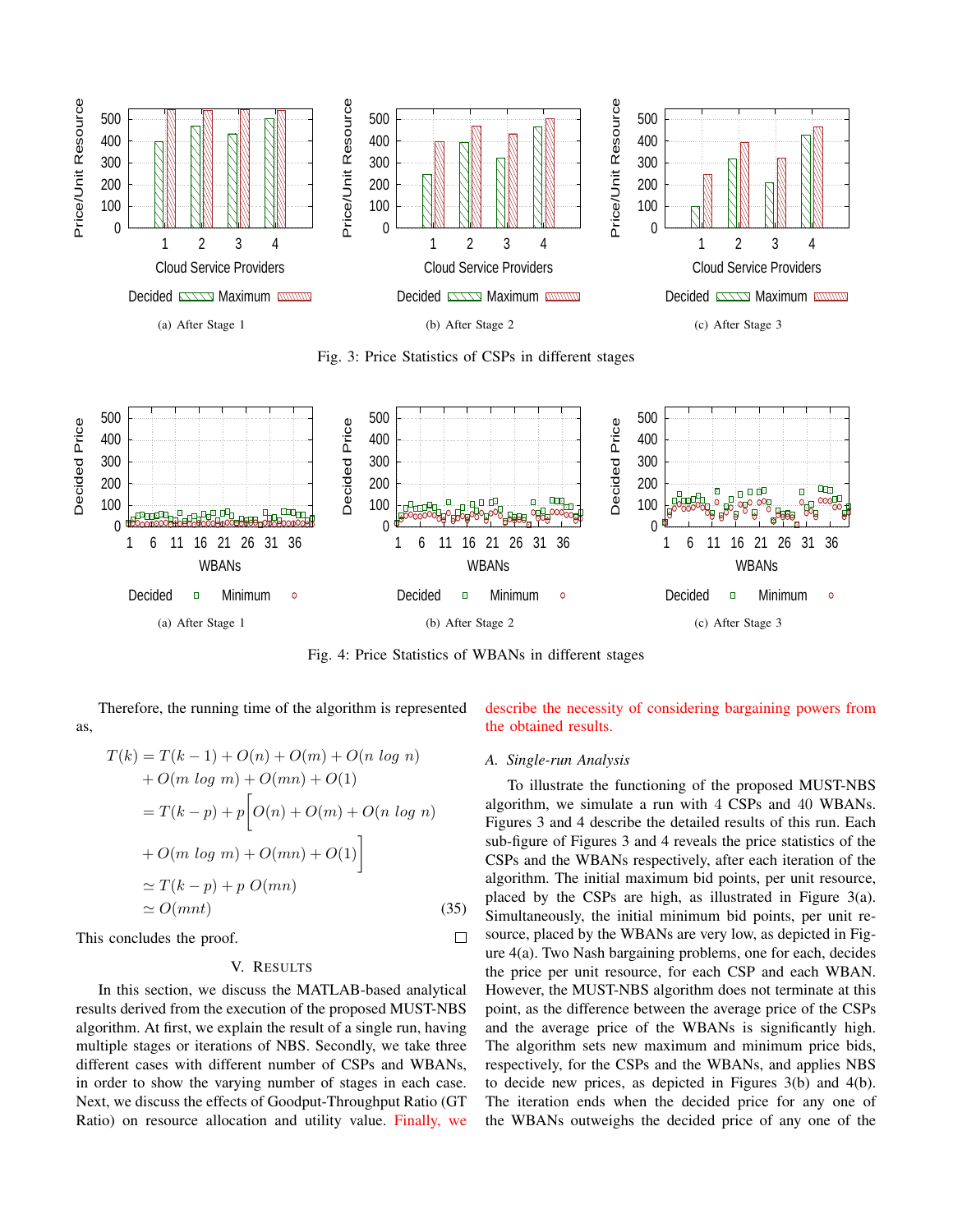

Fig. 5: Termination of MUST-NBS

CSP. Thus, in this simulated run, the MUST-NBS algorithm terminates after Stage 3, as depicted in Figures 3(c) and 4(c).

*Inference*: Figures 3 and 4 explain the need for multiple iterations of the Nash bargaining solution, in order to minimize the significant difference between the price bids of two different agents, i.e., the CSPs and the WBANs. The simulated run validates the claim that is depicted in Figure 2, in Section IV.

### *B. Pricing Decision by MUST-NBS*

In order to avoid any kind of unusual price demands by any one of the agents between clouds and WBANs, the proposed MUST-NBS algorithm takes the responsibility to decide a final price of per unit resource, as illustrated in Figure 5. We simulate the scenario with different cases where the MUST-NBS algorithm terminates after more than one stage and the number of stages varies case-wise. Figures  $5(a) - 5(c)$ illustrate three different cases, each having different number of stages or iterations of MUST-NBS algorithm. The simulation parameters corresponding to these three cases are summarized in Table II. We perform the simulation 50 times for each case and consider 99% confidence interval for the average, and minimum price bid of clouds, and the average, and maximum price bid of the WBANs.

TABLE II: Simulation Parameters

| Case | of<br>No.<br>CSPs | of<br>No.<br><b>WBANs</b> | CSP total price<br>$limit$ (Rs.) | <b>WBAN</b><br>total<br>price limit (Rs.) |
|------|-------------------|---------------------------|----------------------------------|-------------------------------------------|
|      |                   | 10                        | 1000                             | 1000                                      |
| В    |                   | 40                        | 1800                             | 1800                                      |
|      | 10                | 100                       | 5200                             | 5200                                      |

In Case A, the MUST-NBS algorithm terminates after four iterations. Figure 5(a) depicts the status of price per unit resource for both clouds and WBANs after each iteration or stage. After the third stage, the maximum price bid of the WBANs outweighs the minimum price bid of the clouds. It means, after the third iteration of the proposed MUST-NBS algorithm, we arrive at a situation where there exists at least one WBAN which is ready to pay a higher amount than the minimum price bid of the clouds. Therefore, according to the proposed algorithm, we take the average of the minimum cloud price and maximum WBAN price as the final price per unit resource. Similarly, as illustrated in Figures 5(b) and 5(c), the algorithm terminates after three and five stages, respectively, in Cases  $B$  and  $C$ .

*Inference*: We infer three different conclusions from the figures. From Figure  $5(a)$  it is evident that the final pricing is very close to the average price of the initial pricing bids of the clouds and the WBANs. Therefore, we infer the initial price bids as appropriate bids. However, in Figure 5(b), the final pricing is closer to the average pricing of the WBANs, as the price bids placed by the clouds are higher than normal. Similarly, we infer from Figure 5(c) that the price bids by the WBANs are improper, and thus, the algorithm finalizes the price per unit resource in a way that it becomes closer to the proper cloud price bids. In this way, the proposed MUST-NBS algorithm avoids the monopoly situation of any agent, whether it is a WBAN or a cloud service provider, and finalizes a price per unit resource which is justified enough, unlike the existing pricing schemes.

# *C. Effect of GT ratio*

We consider two important network parameters – *goodput* and *throughput*, in order to analyze their effects on resource allocation. Goodput is conceived as the application level throughput. In practical, it is always less than the throughput, as it excludes the bit information associated with any kind of protocol overhead and packet re-transmissions.

Figure 6 represents the effects of GT ratio on the resource utility of the WBANs. Normally, in case of equal minimum demands of the WBANs, we get constant utility when we do not consider the effects of these network parameters. However, when we consider these parameters, we observe the change in utility. The resource utility increases with the increase of GT ratio. Figure 6 indicates the curve-fit of utility increment.

Figure 7 illustrates the effects of GT ratio on resource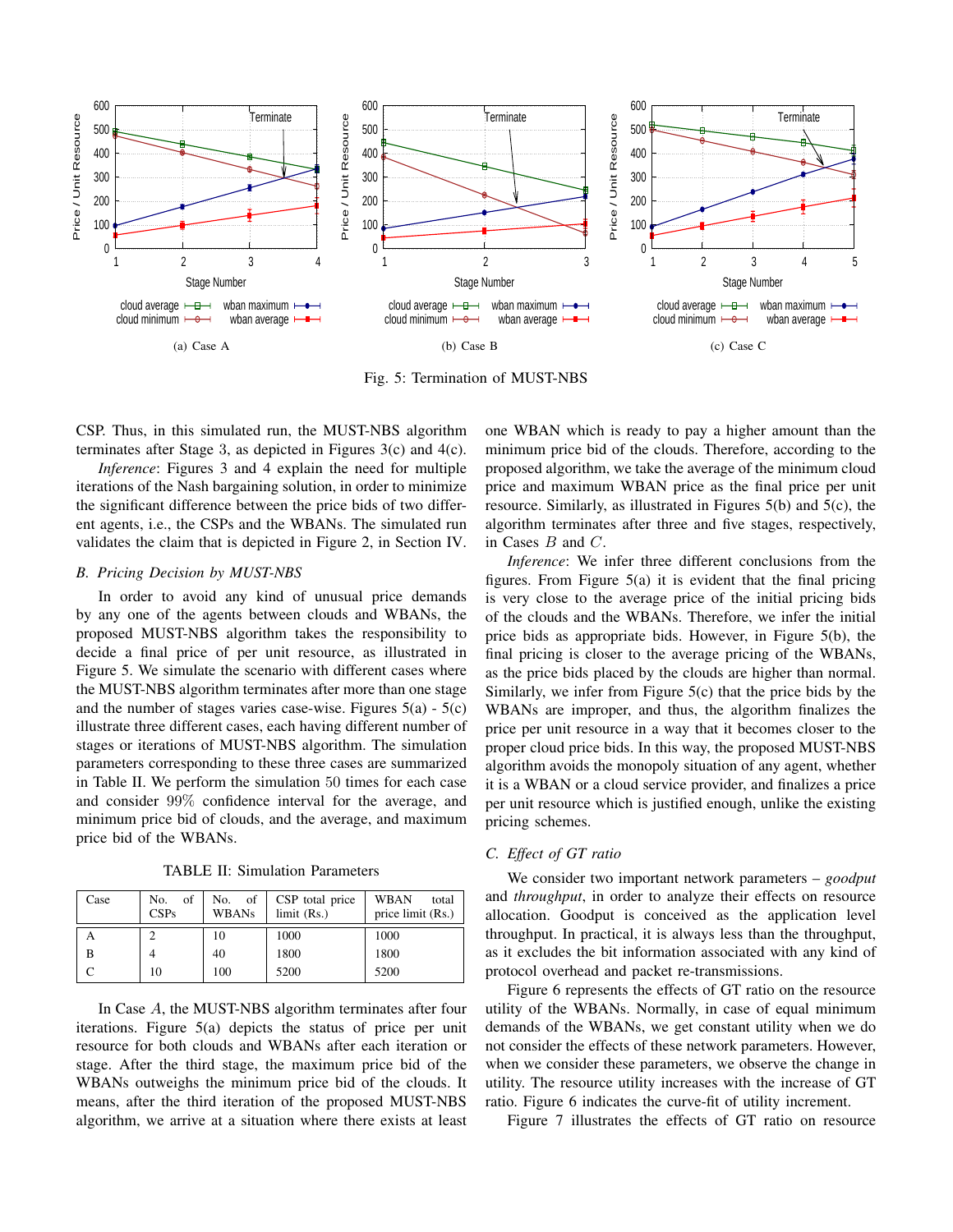

Fig. 6: Resource utility vs. GT ratio



Fig. 7: Resource Allocation vs. GT ratio

allocation (say bandwidth) for the WBANs. It is evident from the figure that when we do not consider GT ratio, then we get approximately constant allocation for a particular WBAN. The curve-fit plots a straight line which is nearly parallel to the independent axis. The deviations from this line are due to the different minimum resource demands, which we keep random in our simulations. When we consider the GT ratio, we find that the curve-fit of allocated resource is directly proportional to the GT ratio. For a constant throughput, the WBAN having better goodput achieves more allocation of resources such as bandwidth, and processing power at the cloud-end for better utilization of these network resources.

Figure 8 depicts the overall dependence between resource utility and allocated resource. The figure represents the percentage contribution of utility and allocation of 60 WBANs. Utility contributions of the WBANs vary between 0.001%  $-4.877\%$  of the total utility, and allocation of resources vary from  $1.016\% - 2.067\%$  of the total available resource. Evidently, the allocated resource increases with the increase in the resource utility as depicted in Figure 8.

# *D. Analysis of The Bargaining Powers*

We consider bargaining powers  $\alpha$  and  $\beta$ , which represent the ranking of the CSPs and the criticality indexes of the



Fig. 8: Utility - Allocation Dependency

WBANs respectively. We perform an analysis of the effects of the bargaining power, with 20 CSPs and 100 WBANs. The normal price represents the scenario that does not consider any update of the price caps. It also does not welcome the concept of bargaining powers. However, still we notice linear change in price bids with the value-change of the bargaining powers. This is due to the effect of the disagreement points, i.e., the maximum price bids in case of the CSPs, and the minimum price bids in case of the WBANs. In order to perform stage-wise comparison between the normal and the proposed scheme, we had to consider the same method to update the disagreement points, which ideally is not considered in the normal scenarios that do not follow the proposed approach. On the contrary, the MUST-NBS price represents the price bids both for the CSPs and the WBANs, after considering the bargaining powers and the update of price cap, as described in Algorithm 1. Figures 9 and 10 depict the effects of the bargaining process on the price bids per unit resource, in the proposed negotiation process.

It is evident from the slopes of the curve fits depicted in Figures 9(a) to 9(c), that there exists significant effect of the negotiation process on the decided price bids in each stage. Though the effect is less in case of the high-ranked CSPs, the medium and lower-ranked CSPs are comparatively more liberal in the negotiation process. As the ranking of the CSPs increases, the price bid per unit resource decreases, which implies that the low-ranked CSPs wish to sell their service at a lower price, and thus, mitigate the chance of monopoly and oligopoly by the high-ranked CSPs. However, in the absence of the proposed algorithm, the degree of negotiation reduces.

Similarly, in case of the WBANs the CI plays a significant role. As the CI increases, the price bid per unit resource increases, which means the WBANs are ready to pay more service charge when the health status is severe. In case of low CI the WBANs are comparatively stricter in nature to negotiate their price bids. The degree of negotiation is less in case we do not employ the proposed algorithm of multi-stage bargaining.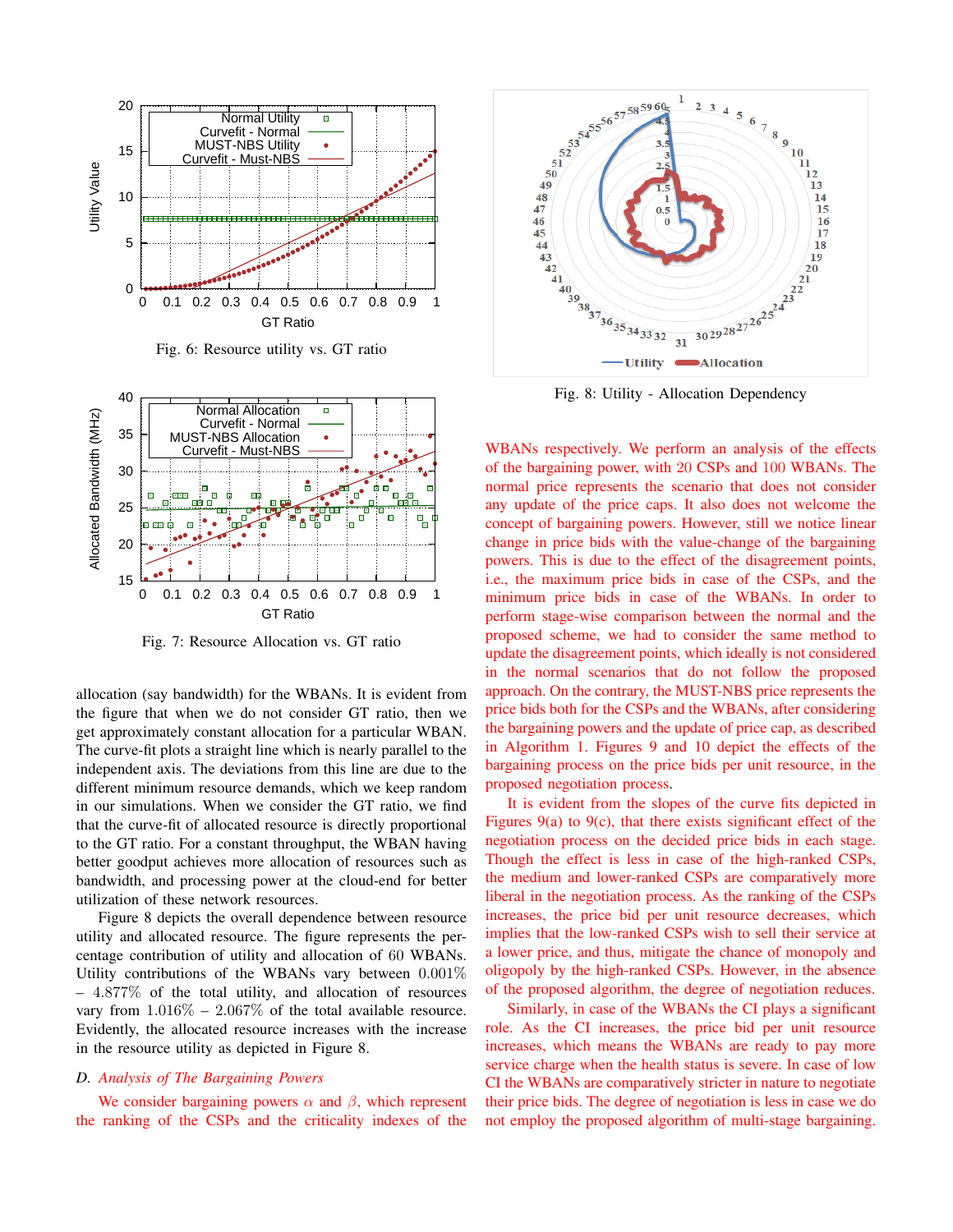

Fig. 9: Decided price vs. CSP rankings



Fig. 10: Decided price vs. criticality indexes of the WBANs

#### *E. Running Time Analysis*

We also perform an analysis on the running time of the proposed algorithm. We consider different number of CSPs, and WBANs with different price limits, maintaining a common ratio. We envision 10 WBANs associated with each CSP, and maintain this ratio, throughout in this simulation, starting from the scenario with 5 CSPs, and 50 WBANs, to 50 CSPs, and 500 WBANs. For each such scenario, we consider several runs to get the average running time of the algorithm. Figure 11 illustrates the running time of the algorithm with 99% confidence interval. The zoomed part in Figure 11 depicts the confidence interval with more clarity. Evidently, the running time depends on the number of the CSPs and the WBANs.

#### VI. CONCLUSION

In this paper, we presented a novel approach of resource allocation and mapping between a set of WBANs and a set of CSPs, based on cooperative game theory. The proposed MUST-NBS algorithm is an innovative extension of the general Nash bargaining solution. We executed two different bargaining processes to decide the price bids for the WBANs and the CSPs. The proposed MUST-NBS algorithm repetitively follows the bargaining process, while updating the minimum and maximum price bids of the WBANs and the CSPs, respectively, after each stage, until they converge to a price agreement. It also maps a WBAN with a CSP depending on the cost-effectiveness of the mapping from the perspective of a WBAN.



Fig. 11: Runtime Analysis

In the future, we plan to extend this work by incorporating fuzzy characteristics of user satisfaction with necessary modifications in the bargaining procedure. Additionally, we envision to implement a stringent mapping protocol, based on social choice theory, in order to achieve a collective decision while mapping the WBANs with the CSPs.

#### **REFERENCES**

[1] M. Chen, S. Gonzalez, A. Vasilakos, H. Cao, and V. C. M. Leung, "Body Area Networks: A Survey," *Mobile Networks and Applications*, vol. 16, pp. 171–193, April 2011.